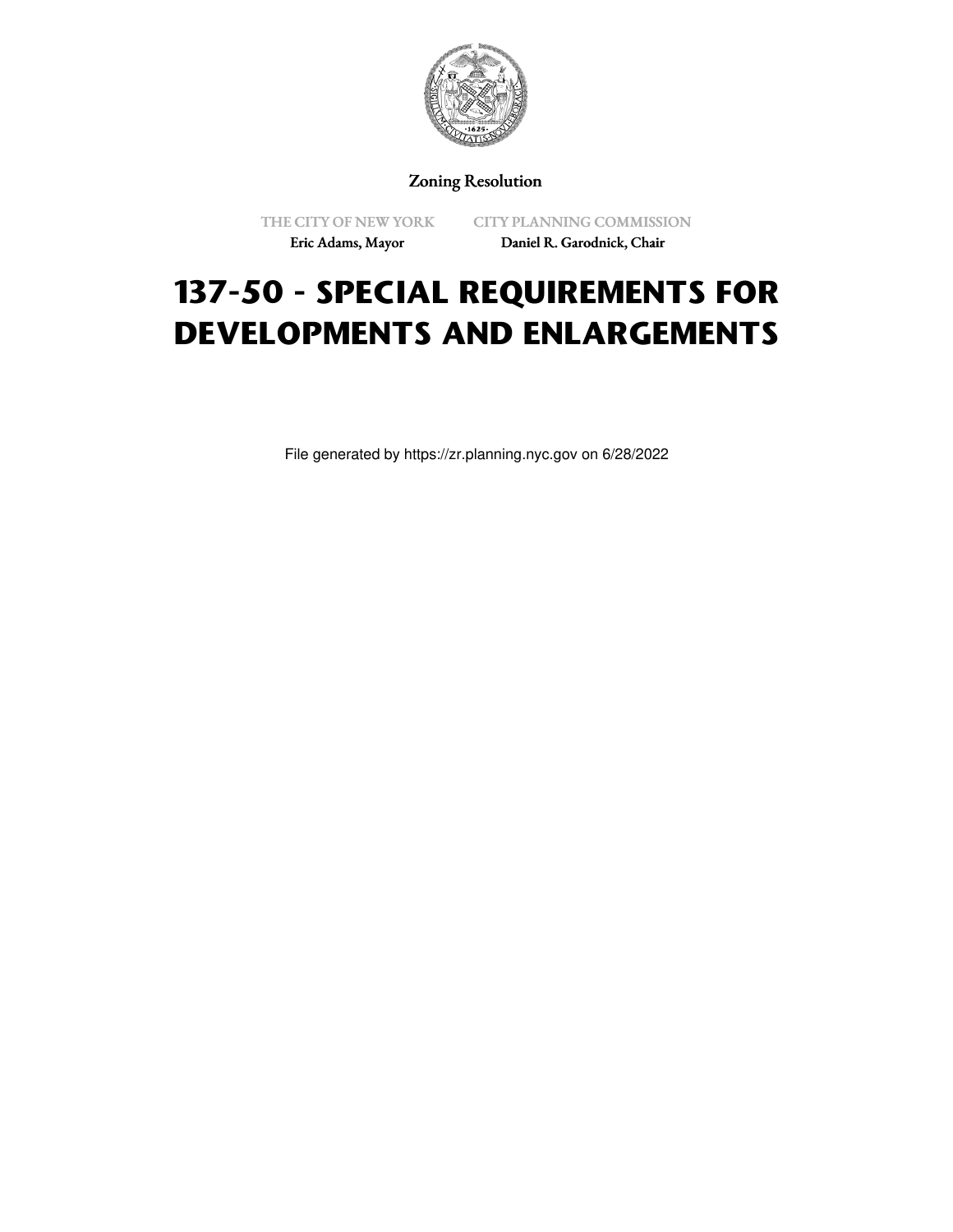## **137-50 - SPECIAL REQUIREMENTS FOR DEVELOPMENTS AND ENLARGEMENTS**

LAST AMENDED 5/12/2021

In #Special Coastal Risk District# 3, no #development# or horizontal #enlargement# shall occur, except where authorized by the City Planning Commission pursuant to Sections 137-51 (Authorization for Development of Single Buildings and Enlargements) or 137-52 (Authorization for Development of Multiple Buildings), as applicable. In addition, the provisions of Article VI, Chapter 5 (Special Regulations Applying in Designated Recovery Areas) and Section 64-60 (SPECIAL REGULATIONS FOR NON-CONFORMING USES AND NON-COMPLYING BUILDINGS) shall not apply.

For the purposes of determining which authorization shall be applicable, the #zoning lot# upon which the #development# shall occur shall be considered to be a tract of land that existed under separate ownership from all adjoining tracts of land on April 24, 2017.

For the purposes of such authorizations, the alteration of any existing #building# resulting in the removal of more than 75 percent of the #floor area# and more than 25 percent of the perimeter walls of such existing #building#, and the replacement of any amount of #floor area#, shall be considered a #development#.

The provisions of Section 137-50, inclusive, shall not apply to the reconstruction of a garage #accessory# to a #single-family residence# or #two-family residence#.

The provisions of Section 73-71 (Special Permit for Modification of Certain Zoning Regulations) shall be inapplicable to a #building# that is #developed# pursuant to this Section, inclusive.

## **137-51 - Authorization for Development of Single Buildings and Enlargements**

LAST AMENDED 9/7/2017

The City Planning Commission may authorize a horizontal #enlargement#, or a #development# consisting of no more than one #building# containing a non-#accessory# #use#, on one or more #zoning lots#, and may modify the #bulk# regulations of the underlying district, except #floor area ratio# regulations, provided that:

- (a) the site plan, to the extent practicable, minimizes the need for new paving and impervious surfaces upon the #zoning lot#;
- (b) the site plan provides access to the new or #enlarged building# using #streets# that were improved and open to traffic on the date of application for an authorization, and which serve other occupied #buildings#;
- (c) the site plan, to the extent practicable, minimizes adverse effects on wetlands, planned open space, drainage, or other functions in the surrounding area;
- (d) the resulting #building# and other site improvements would not impair the essential ecological character of the surrounding area for its future use as open space;
- (e) the site plan and resulting #building# incorporate such measures as are reasonable to minimize risks to public safety from natural hazards such as flooding and wildfires; and
- (f) where the Commission is modifying #bulk# regulations, such modifications are the minimum necessary to protect, or provide buffering from, wetlands or wetland-adjacent areas.

The Commission may prescribe additional conditions and safeguards to minimize adverse effects on the character of the